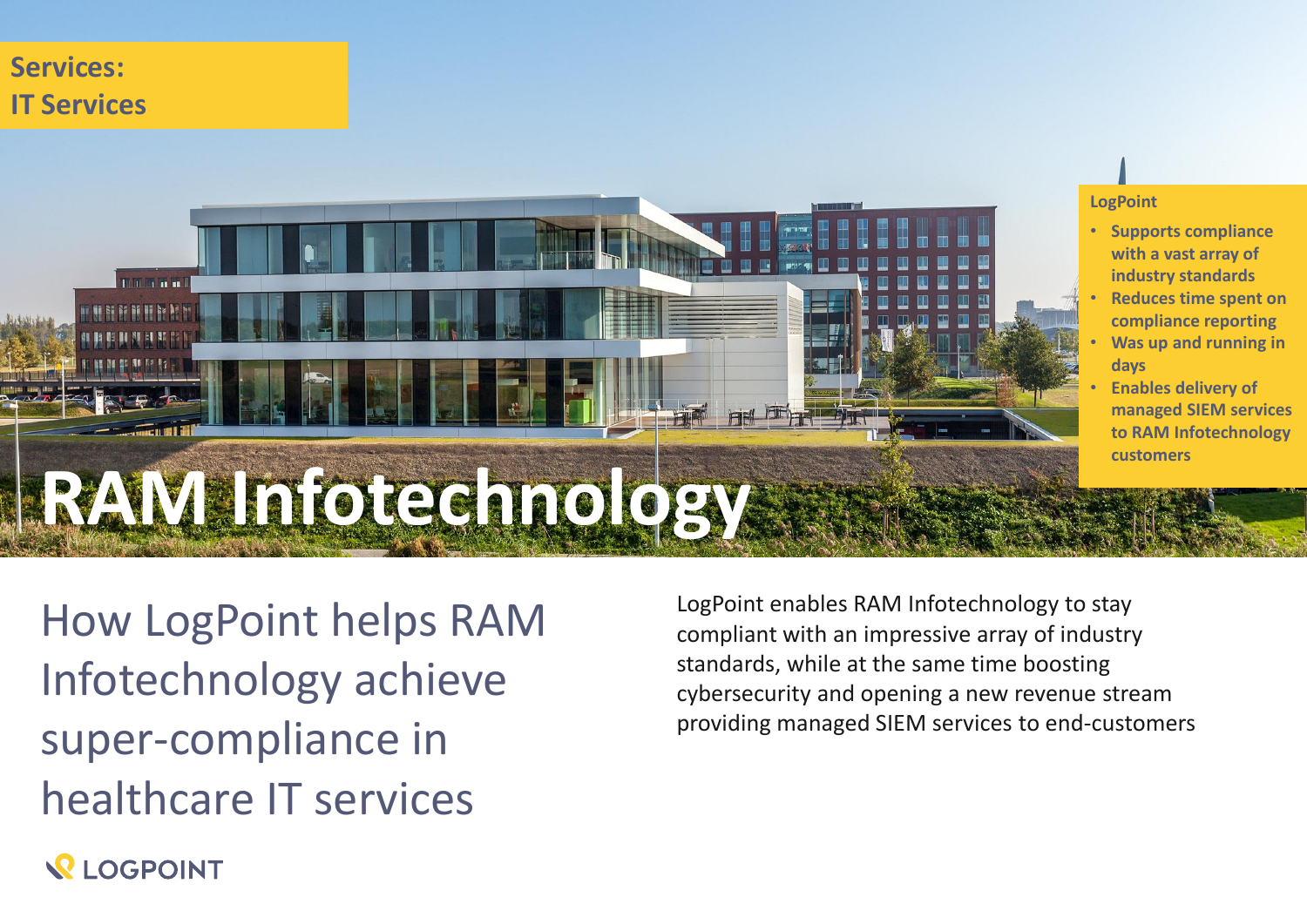# **Services**

# ram infotechnology



company needed a SIEM solution able to provide log collection and analytics across the entire infrastructure, including the company hosting center and in the Microsoft Azure cloud.

A key reason for the requirement was the pursuit of compliance with the NEN 7510 extension to the ISO 27001 standard. While log collection and analytics is usually handled at the application level, that is not the case on the server level. An efficient SIEM

#### **Background**

RAM Infotechnology is a Dutch IT services company, specializing in IT outsourcing, managed services and cloud-based services. Headquartered in Utrecht, the company has 180 expert employees primarily serving the public healthcare sector and payment processing industry. While inherently different industries, they are joined by extreme requirements for cybersecurity, and protection of personal information.

In the Healthcare sector, RAM Infotechnology handles more than 15 million electronic patient records, primarily within elderly care and psychiatric care. To ensure the highest possible standards in handling sensitive information, RAM Infotechnology has invested in an array of certifications, including ISO 9001, ISO 14001 and ISO 27001, the NEN 7510 extension to ISO 27001 and the SOC 2 Type 2 based on the ISAE 3000 framework. As a service provider to the payment processing industry RAM Infotechnology also adheres to the PCI-DSS standard and needless to say, RAM Infotechnology also complies with the EU General Data Protection Regulation (GDPR).

RAM Infotechnology also operates a Security Operations Center (SOC) and a state-of-the-art Data

**VI OGPOINT** 

"I like the LogPoint concept: The modular design, the layered setup, and the way the system fetches and collects data. I like that you can add nodes and not be concerned with data increases and consequently higher costs. I don't like systems that have variable cost, which is always something that makes financial managers uneasy"

Frank Waarsenburg, CISO RAM Infotechnology

Center for infrastructure hosting and application hosting. The company also offers advanced Disaster Recovery services, based on real-time replication of client IT environments rather than traditional backup, ensuring minimal recovery time for business-critical applications.

#### **Challenge**

To document compliance with the array of standards applied to RAM Infotechnology operations, the